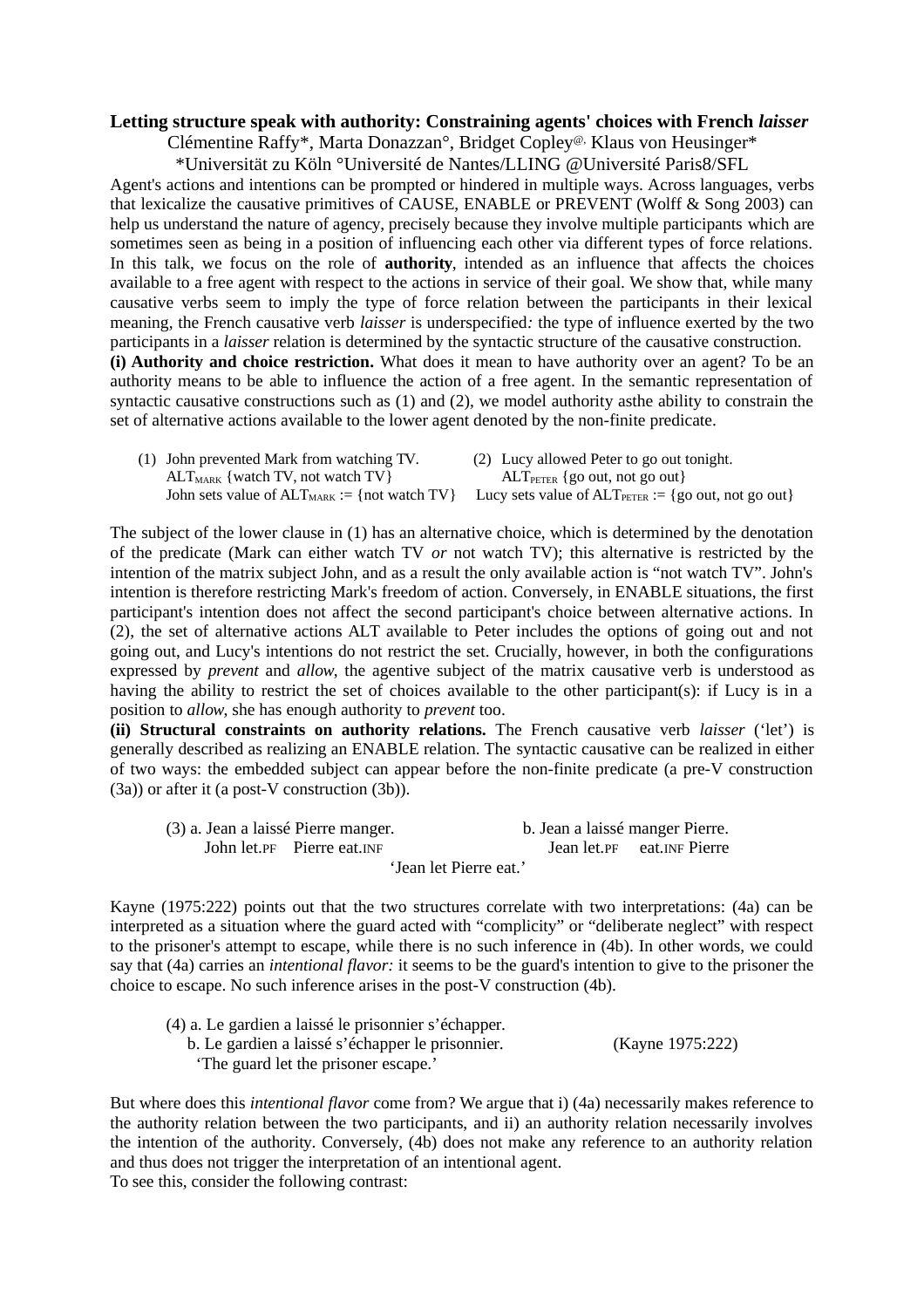| (5) a. La juge a laissé l'accusé parler.  | b. La juge a laissé parler l'accusé. |
|-------------------------------------------|--------------------------------------|
| 'The judge let the defendant speak.'      | 'The judge let the defendant speak.' |
| (6) a. #L'accusé a laissé la juge parler. | b. L'accusé a laissé parler la juge. |
| 'The defendant let the judge speak.'      | 'The defendant let the judge speak.' |

In (5), we have kept the same (natural) authority relation as in (4): the subject of laisser has authority over th*e lower agent*: both sentences are felicitous. However, in (6), we reversed the authority levels : it is infelicitous for the defendant to have authority over the judge*,* and this accounts for the infelicity of the pre-V construction. We submit that in the case of *laisser* the role of authority is determined by the possibility of constructing a syntactic structure where the lower subject is realized as the agent of the embedded verb. In other words, in pre-V constructions, *laisser* embeds a clause whose subject is interpreted as an Agent (possibly by a VoiceP, Alexiadou 2014). In this first case, the Agent introduces the ALT set, which the matrix subject must be able to restrict. Post-V constructions, on the other hand, feature a vP complement: the interpretation is that of a no-choice: an action that has already started.

| (5') | La juge a laissé l'accusé parler.                        | (5'') L'accusé a laissé parler la juge. |
|------|----------------------------------------------------------|-----------------------------------------|
|      | a. LAISSER $\lceil_{\text{VoiceP}}\rceil$                | a. LAISSER $\lceil v_P \rceil$          |
|      | b. Judge $[ALT_{\text{defendant}} \$ {speak, NOT speak}] | b. Defendant [judge speak]              |

Assuming that alternatives are propositional and therefore can take negation, whereas event descriptions cannot, the structure can account for the contrast in the use of negation in the complement of l*aisser* – indeed, lower negation can be inserted in pre-V (7a) but not in post-V (7b):

(7) a. Marc laisse ses enfants ne pas travailler. b. \*Marc laisse ne pas travailler ses enfants. Marc let. PRS his children NEG work. INF. Marc let. PRS NEG work. INF his children 'Marc let his children not work.'

Additionally, the presence of available alternatives can be signaled through Free Choice Items (FCIs) like *n'importe-quoi* 'any' (Staraki 2018). In (8a), the passenger has authority over the driver (of a taxi) and chooses not to restrict the choice of the driver to take any exit he pleases. (8b) on the other hand sounds odd: there is a clash between the absence of alternatives in the structure (post-V) and the presence of an FCI.

(8) a. Le passager a laissé le conducteur prendre n'importe quelle sortie.

The passenger let.PF the driver take.INF *FCI* exit b. ?Le passager a laissé prendre n'importe quelle sortie au conducteur. The passenger let.PF take.INF FCI exit PREP the driver 'The passenger let the driver take any exit.'

*N'importe-lequel* forces alternatives, which forces a lower free agent, which forces authority, which forces a pre-V structure, and disallows the post-V structure.

To conclude, in this paper we probed the relation between authority and intentional causation. We defined authroity as the influence that an agent has over the actiuon of another free agent, modeled as the restriction on a set of alternative propositions. We have shown that authority relation can be represented structurally – when there are two Agents involved, causative verbs like *laisser* can yield two interpretations based on the structure they embed. **REFERENCES** 

Alexiadou, A. (2014). Active, middle, and passive: the morpho-syntax of Voice. *Catalan Journal of Linguistics*, 13, 19-40. • Staraki, E. (2018). Free choice inference in imperatives: The preference allocation hypothesis. *Lingua.* • Kayne, R. S. (1975). *French syntax: The transformational cycle*. Cambridge, MA: MIT Press. Vlachou, E. (2007) *Free choice in and out of context: semantics and distribution of French, Greek and*